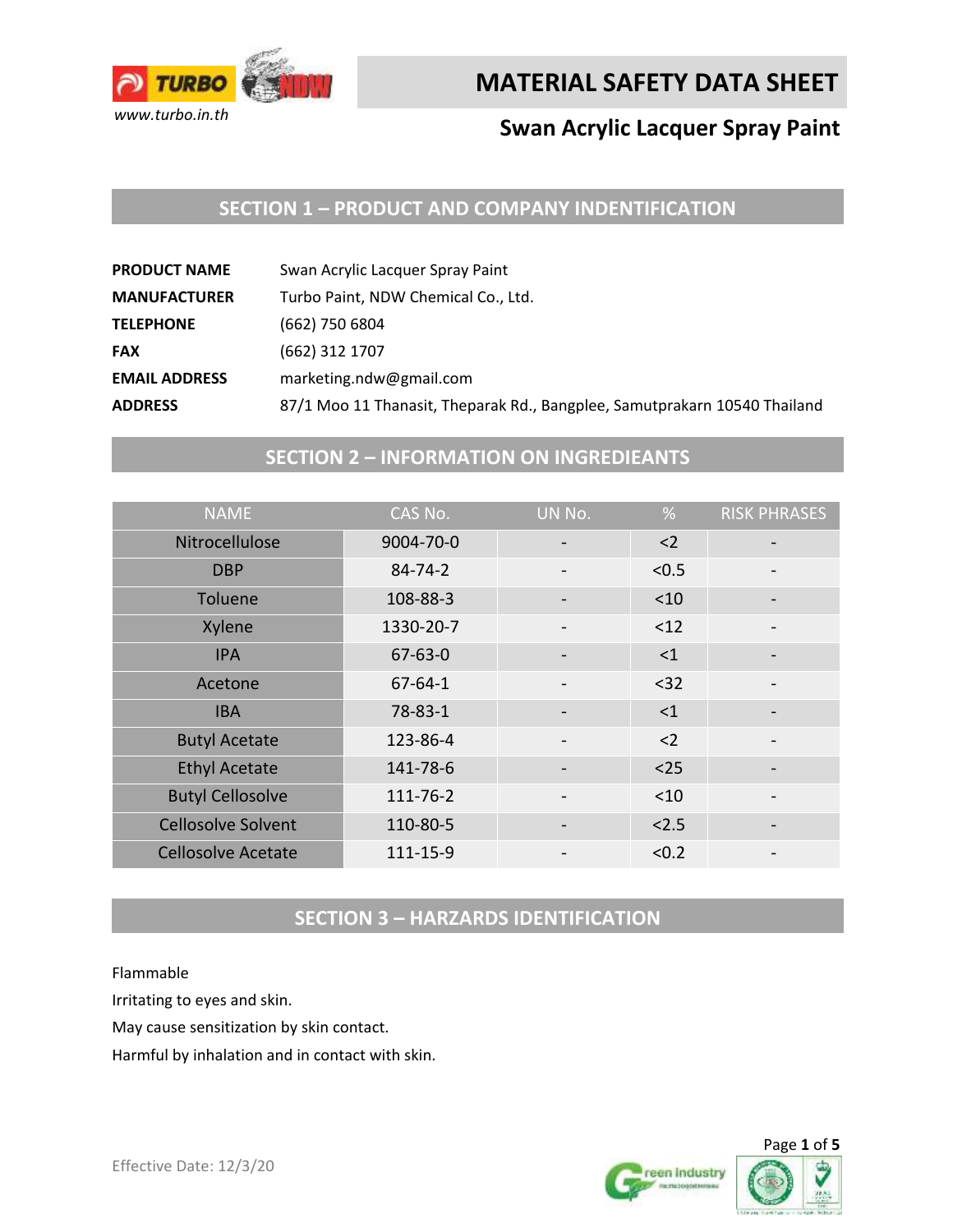

## **Swan Acrylic Lacquer Spray Paint**

#### **SECTION 4 – FIRST AID MEASURES**

| <b>Eye Contact</b>  | Flush with water immediately for 15 minutes. Consult a physician.         |
|---------------------|---------------------------------------------------------------------------|
| <b>Skin Contact</b> | Flush skin with plenty of water while removing contaminated clothing      |
|                     | and shoes. Launder clothing before reuse. If rash or irritation develops, |
|                     | consult a physician.                                                      |
| <b>Inhalation</b>   | Remove to fresh air. Administer oxygen if necessary. Consult a physician  |
|                     | if symptoms persist or exposure was severe.                               |
| Ingestion           | If swallowed do not induce vomiting. Seek immediate medical attention.    |

#### **SECTION 5 – FIRE AND EXPLOSION HAZARD DATA**

**Extinguishing Media** Recommended: alcohol resistant foam, CO2, powders, water spray. **Recommendations** Fire will produce dense black smoke. Exposure to decomposition products may cause a health hazard. Appropriate breathing apparatus may be required. Cool closed containers exposed to fire with water. Do not release runoff from fire to sewers or waterways.

#### **SECTION 6 – ACCIDENTAL RELEASE MEASURES**

**Personal Precautions** Exclude sources of ignition and ventilate the area. Avoid breathing vapor or mist. Refer to protective measures listed in sections 7 and 8. **Spill** Contain and collect spillage with non-combustible absorbent materials, e.g. sand, earth, vermiculite, diatomaceous earth and place in container for disposal according to local regulations (see section 13). Do not allow to enter drains or watercourses. Clean preferably with a detergent; avoid use of solvents. If the product contaminates lakes, rivers or sewage, inform appropriate authorities in accordance with local regulations.

#### **SECTION 7 – HANDLING AND STORAGE**

**Handling** Do not get in eyes, on skin, or on clothing. Keep container tightly closed

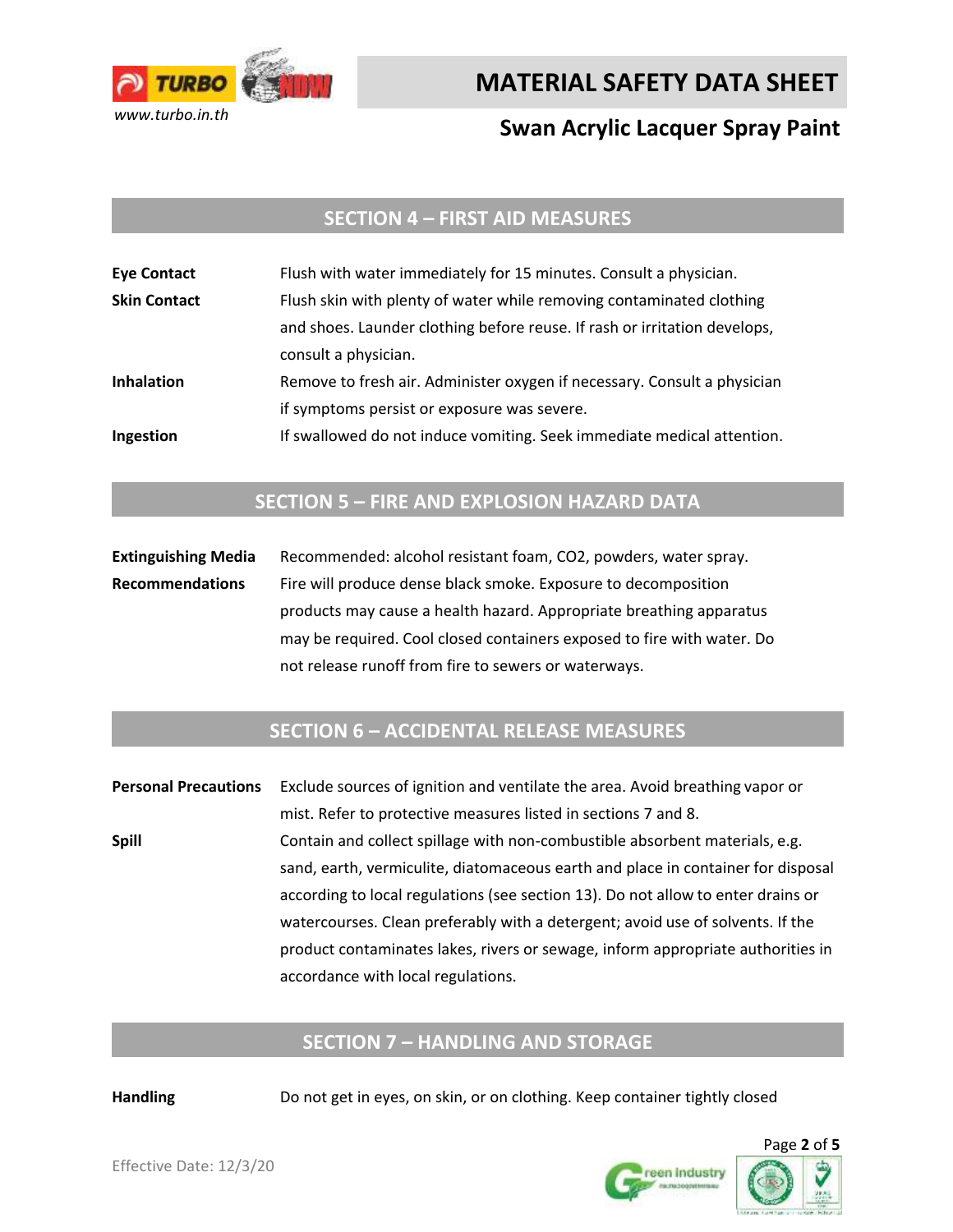

#### **Swan Acrylic Lacquer Spray Paint**

when not in use. Wear personal protection equipment. Do not breathe vapors. Wash thoroughly after handling. If pouring or transferring materials, ground all containers and tools. Do not weld, heat, cut or drill on full or empty containers. Avoid breathing vapors or spray mist.

**Storage** Keep away from heat, sparks, open flames and oxidizing agents. Keep containers closed. Store in a cool, dry place with adequate ventilation.

#### **SECTION 8 – EXPOSURE CONTROLS / PERSONAL PROTECTION**

|              | Engineering Measures Provide forced air ventilation when applying in confined spaces.     |
|--------------|-------------------------------------------------------------------------------------------|
|              | Respiratory Protection Unlikely to be necessary. Use approved chemical filter respirator. |
| Eyes         | Safety glasses or chemical eye goggles are suggested.                                     |
| <b>Hands</b> | Non-natural, non-butyl rubber gloves are recommended.                                     |
| Skin         | Use protective clothing. Remove contaminated clothing and wash the affected               |
|              | with soap and water.                                                                      |

#### **SECTION 9 – PHYSICAL AND CHEMICAL PROPERTIES**

| <b>Physical State</b>      | Liquid                     |
|----------------------------|----------------------------|
| Color                      | Depend on color number     |
| Odor                       | <b>Strong Solvent Odor</b> |
| <b>Specific Gravity</b>    | $0.9 + 0.05$               |
| Viscosity                  |                            |
| <b>Solubility in Water</b> | Insoluble                  |

#### **SECTION 10 – STABILITY AND REACTIVITY**

| <b>Stability</b>                        | Stable under recommended storage and handling conditions (see section 7). |
|-----------------------------------------|---------------------------------------------------------------------------|
| <b>Hazardous Decomposition Products</b> | carbon monoxide, carbon dioxide, smoke, oxides of nitrogen.               |
| <b>Strong exothermic reactions</b>      | oxidizing agents, strong alkalis, strong acids.                           |

#### **SECTION 11 – TOXICOLOGICAL INFORMATION**



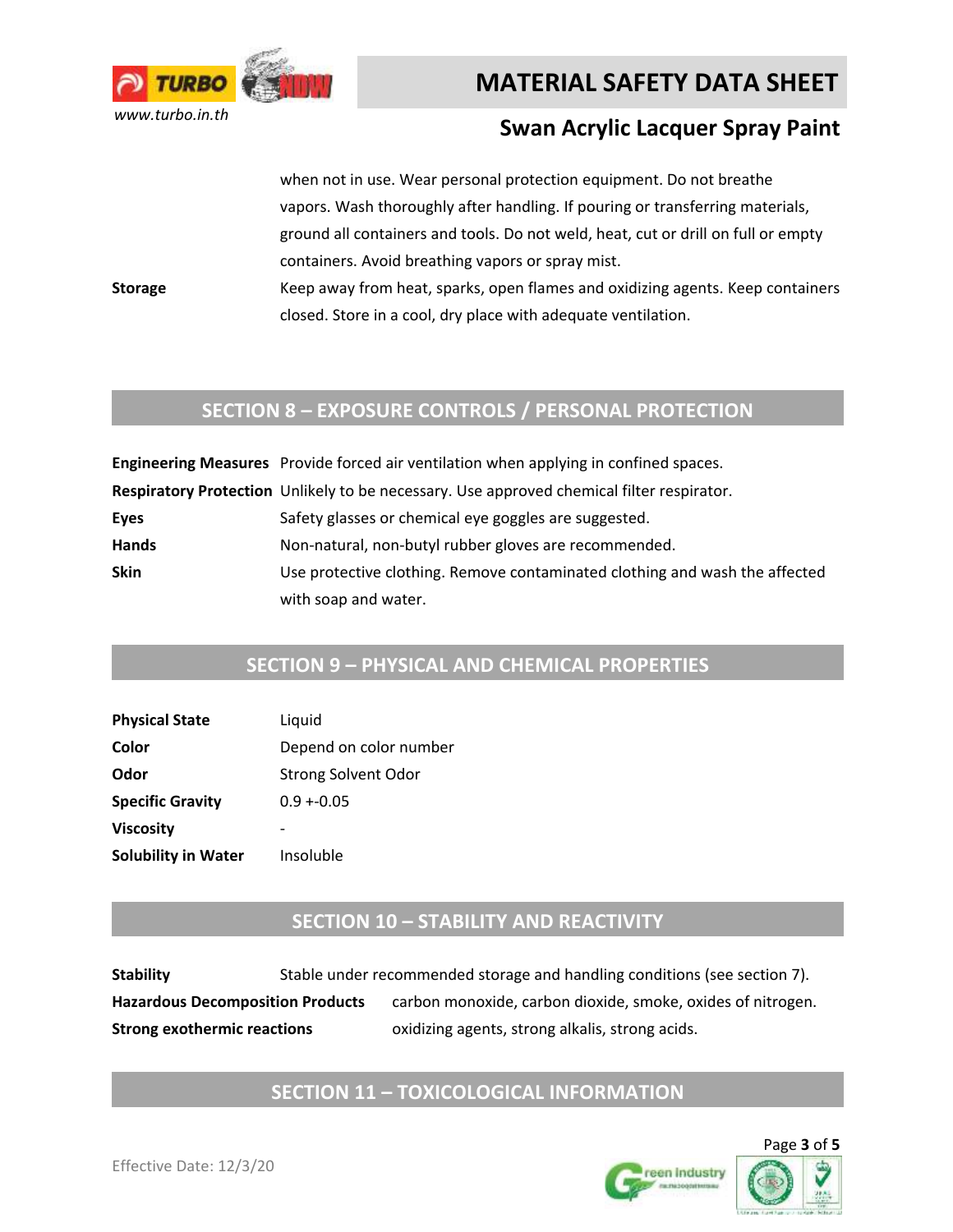

## **Swan Acrylic Lacquer Spray Paint**

Not Available

#### **SECTION 12 – ECOLOGICAL INFORMATION**

Prolonged or repeated contact may cause chronic dermatitis. Appreciable evaporation to air is expected in the environment.

#### **SECTION 13 – DISPOSAL CONSIDERATIONS**

#### **Method of disposal**

The generation of waste should be avoided or minimised wherever possible. Empty containers or liners may retain some product residues. This material and its container must be disposed of in a safe way. Dispose of surplus and non-recyclable products via a licensed waste disposal contractor. Disposal of this product, solutions and any by-products should at all times comply with the requirements of environmental protection and waste disposal legislation and any regional local authority requirements. Avoid dispersal of spilt material and runoff and contact with soil, waterways, drains and sewers.

#### **SECTION 14 – TRANSPORT INFORMATION**

| Proper shipping name Spray Paint Aerosol |      |
|------------------------------------------|------|
| <b>Hazard Class</b>                      |      |
| UN No.                                   | 1950 |

#### **SECTION 15 – REGULATORY INFORMATION**

Highly flammable Harmful by inhalation, in contact with skin and if swallowed Irritating to eye and skin Keep out of reach of children Keep away from sources of ignition – No Smoking Do not breathe gas/fumes/vapour/spray Avoid contact with skin and eyes